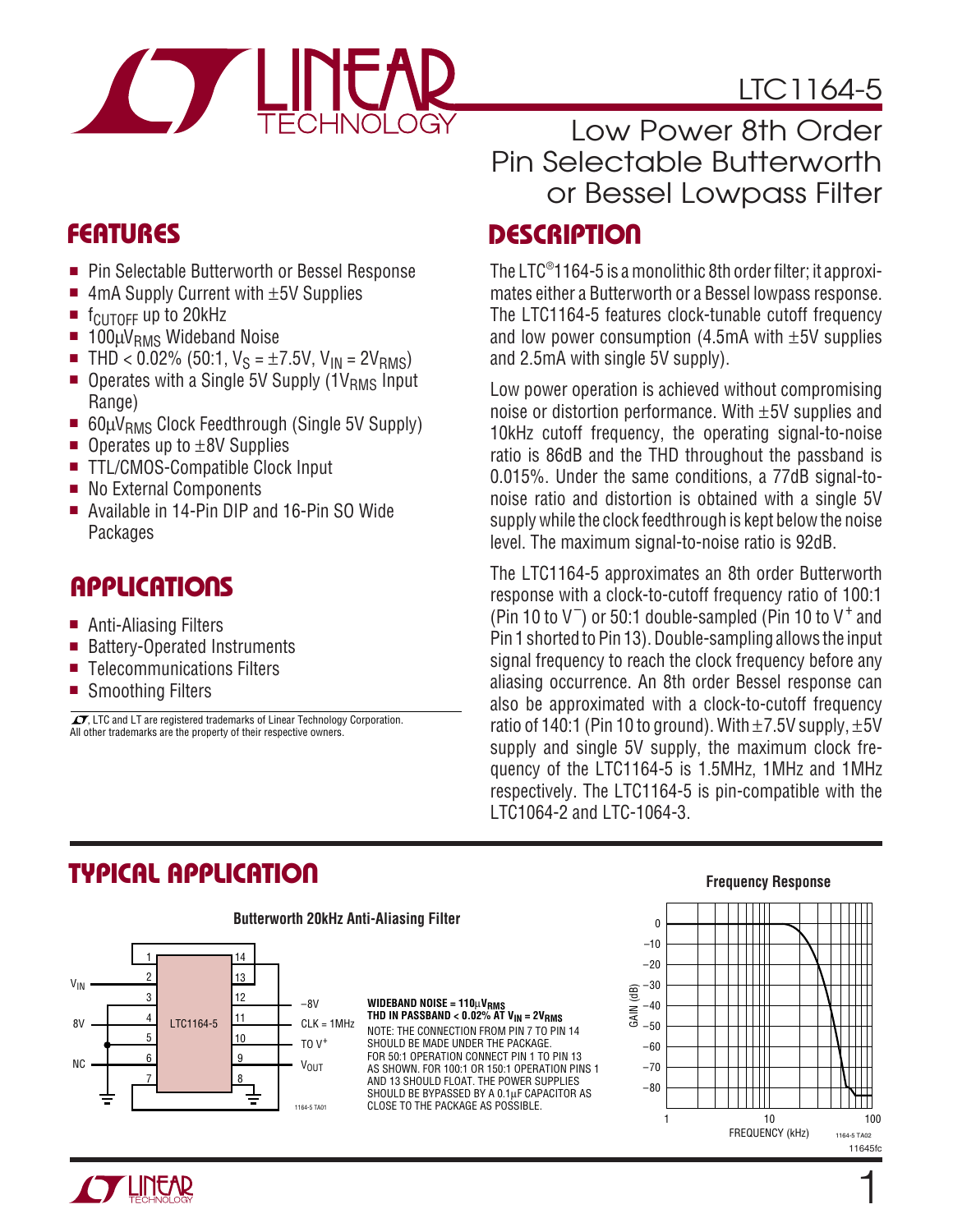### **ABSOLUTE MAXIMUM RATINGS** (Note 1)

| Input Voltage (Note 2) $(V^+ + 0.3V)$ to $(V^- - 0.3V)$ |  |
|---------------------------------------------------------|--|
|                                                         |  |
|                                                         |  |
|                                                         |  |

|  | <b>Operating Temperature Range</b> |  |
|--|------------------------------------|--|
|--|------------------------------------|--|

| LTC1164-5M (OBSOLETE)  -55°C to 125°C                         |  |
|---------------------------------------------------------------|--|
| Storage Temperature Range $-65^{\circ}$ C to 150 $^{\circ}$ C |  |
| Lead Temperature (Soldering, 10 sec) 300°C                    |  |

# **PACKAGE/ORDER INFORMATION**



Consult LTC Marketing for parts specified with wider operating temperature ranges.

### **ELECTRICAL CHARACTERISTICS The** ● **denotes the specifications which apply over the full operating**

temperature range, otherwise specifications are at T<sub>A</sub> = Operating Temperature Range. V<sub>S</sub> = ±7.5V, R<sub>L</sub> = 10k, f<sub>CLK</sub> = 400kHz, **unless otherwise specified.**

| <b>PARAMETER</b>                                        | <b>CONDITIONS</b>                                                                                                          | MIN                | <b>TYP</b>         | <b>MAX</b>         | <b>UNITS</b> |
|---------------------------------------------------------|----------------------------------------------------------------------------------------------------------------------------|--------------------|--------------------|--------------------|--------------|
| Passband Gain 0.1Hz at 0.25f <sub>CUTOFF</sub> (Note 3) | $f_{IN}$ = 1kHz, $(f_{CLK}/f_C)$ = 100:1<br>$f_{IN}$ = 1kHz, $(f_{CLK}/f_C)$ = 50:1                                        | $-0.5$<br>$-0.5$   | $-0.10$<br>0.10    | 0.25<br>0.25       | dB<br>dB     |
| Gain at 0.50f <sub>CUTOFF</sub> (Note 3)                | $f_{IN}$ = 2kHz, $(f_{CLK}/f_C)$ = 100:1<br>$f_{IN}$ = 4kHz, $(f_{CLK}/f_C)$ = 50:1                                        | $-0.45$<br>$-0.35$ | $-0.20$<br>$-0.10$ | 0.17<br>0.40       | dB<br>dB     |
| Gain at 0.90f <sub>CUTOFF</sub> (Note 3)                | $f_{IN}$ = 3.6kHz, $(f_{CLK}/f_C)$ = 100:1                                                                                 | $-2.50$            | $-1.90$            | $-1.0$             | dB           |
| Gain at $0.95f_{\text{CUTOFF}}$ (Note 3)                | $f_{IN}$ = 3.8kHz, $(f_{CLK}/f_C)$ = 100:1                                                                                 |                    | $-2.60$            |                    | dB           |
| Gain at $f_{\text{CUTOFF}}$ (Note 3)                    | $f_{IN}$ = 4kHz, $(f_{CLK}/f_C)$ = 100:1<br>$f_{IN}$ = 8kHz, $(f_{CLK}/f_C)$ = 50:1                                        | $-4.10$<br>$-4.20$ | $-3.40$<br>$-3.80$ | $-2.75$<br>$-2.75$ | dB<br>dB     |
| Gain at 1.44f <sub>CUTOFF</sub> (Note 3)                | $f_{IN} = 5.76kHz$ , $(f_{CLK}/f_C) = 100:1$                                                                               | $-20.5$            | $-19.0$            | $-17.0$            | dB           |
| Gain at $2.0f_{\text{CUTOFF}}$ (Note 3)                 | $f_{IN}$ = 8kHz, $(f_{CLK}/f_C)$ = 100:1                                                                                   | $-45.0$            | $-43.0$            | $-41.0$            | dB           |
| Gain with $f_{CLK} = 20kHz$ (Note 3)                    | $f_{IN}$ = 200Hz, $(f_{CLK}/f_C)$ = 100:1                                                                                  | $-4.50$            | $-3.40$            | $-2.75$            | dB           |
| Gain with $V_S = 2.375V$ (Note 3)                       | $f_{IN}$ = 400kHz, $f_{IN}$ = 2kHz, $(f_{CLK}/f_C)$ = 100:1<br>$f_{IN}$ = 400kHz, $f_{IN}$ = 4kHz, $(f_{CLK}/f_C)$ = 100:1 | $-0.50$<br>$-4.20$ | $-0.10$<br>$-3.40$ | 0.35<br>$-2.00$    | dB<br>dB     |
| Input Frequency Range                                   | $(f_{CLK}/f_C) = 100:1$<br>$(f_{CLK}/f_C) = 50:1$                                                                          |                    | $0 - 0 - fCLK$     |                    | kHz<br>kHz   |
|                                                         |                                                                                                                            |                    |                    |                    | 11645fc      |

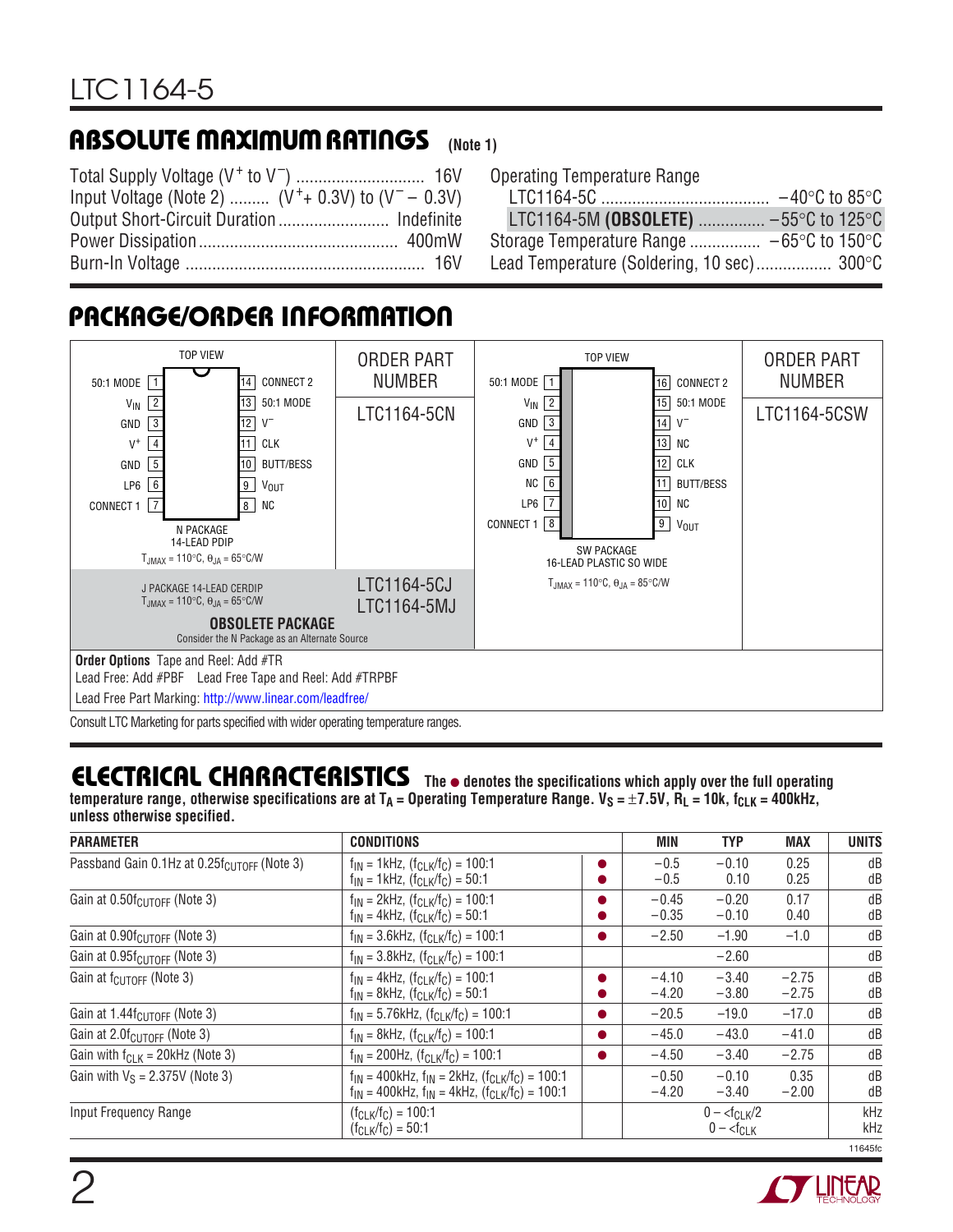### **ELECTRICAL CHARACTERISTICS The** ● **denotes the specifications which apply over the full operating**

temperature range, otherwise specifications are at T<sub>A</sub> = Operating Temperature Range. V<sub>S</sub> = ±7.5V, R<sub>L</sub> = 10k, f<sub>CLK</sub> = 400kHz, **unless otherwise specified.**

| <b>PARAMETER</b>               | <b>CONDITIONS</b>                                                                                                                                            |   | MIN        | LTC1164-5C<br><b>TYP</b>   | <b>MAX</b>   | <b>UNITS</b>                           |
|--------------------------------|--------------------------------------------------------------------------------------------------------------------------------------------------------------|---|------------|----------------------------|--------------|----------------------------------------|
|                                |                                                                                                                                                              |   |            |                            |              |                                        |
| Maximum f <sub>CLK</sub>       | $V_S \ge \pm 7.5V$                                                                                                                                           |   |            | 1.5                        |              | <b>MHz</b>                             |
|                                | $V_S = \pm 5.0 V$<br>$V_S$ = Single 5V (GND = 2V)                                                                                                            |   |            | 1.0<br>1.0                 |              | <b>MHz</b><br><b>MHz</b>               |
| Clock Feedthrough              | Input at GND, $f = f_{CLK}$ , Square Wave<br>$\pm 5V$ , (f <sub>CLK</sub> /f <sub>C</sub> ) = 100:1<br>$\pm 5V$ , (f <sub>CLK</sub> /f <sub>C</sub> ) = 50:1 |   |            | 200<br>100                 |              | $\mu V_{RMS}$<br>µV <sub>RMS</sub>     |
| <b>Wideband Noise</b>          | Input at GND, $1Hz \ge f < f_{ClK}$<br>$\pm 5V$ , (f <sub>CLK</sub> /f <sub>C</sub> ) = 100:1<br>$\pm 5V$ , (f <sub>CLK</sub> /f <sub>C</sub> ) = 50:1       |   |            | $100 + 5%$<br>115 $\pm$ 5% |              | µV <sub>RMS</sub><br>µV <sub>RMS</sub> |
| Input Impedance                |                                                                                                                                                              |   | 70         | 100                        | 160          | k $\Omega$                             |
| <b>Output DC Voltage Swing</b> | $V_S = \pm 2.375V$                                                                                                                                           |   | ±1.25      | $\pm 1.50$                 |              | $\vee$                                 |
|                                | $V_S = \pm 5.0 V$                                                                                                                                            |   | $\pm 3.70$ | ±4.10                      |              | $\vee$                                 |
|                                | $V_S = \pm 7.5V$                                                                                                                                             |   | ±5.40      | ±5.90                      |              | $\vee$                                 |
| Output DC Offset               | $V_S = \pm 5V$ , $(f_{CLK}/f_C) = 100:1$                                                                                                                     |   |            | ±50                        | ±160         | mV                                     |
| Output DC Offset TempCo        | $V_S = \pm 5V$ , $(f_{CLK}/f_C) = 100:1$                                                                                                                     |   |            | ±100                       |              | µV/°C                                  |
| Power Supply Current           | $V_S = \pm 2.375V$ , $T_A \ge 25^{\circ}C$                                                                                                                   |   |            | 2.5                        | 4.0          | mA                                     |
|                                |                                                                                                                                                              |   |            |                            | 4.5          | mA                                     |
|                                | $V_S = \pm 5.0 V$ , $T_A \ge 25^{\circ}C$                                                                                                                    |   |            | 4.5                        | 7.0          | mA                                     |
|                                |                                                                                                                                                              |   |            |                            | 8.0          | mA                                     |
|                                | $V_S = \pm 7.5V$ , $T_A \ge 25^{\circ}C$                                                                                                                     | ● |            | 7.0                        | 11.0<br>12.5 | mA                                     |
|                                |                                                                                                                                                              |   |            |                            |              | mA                                     |
| Power Supply Range             |                                                                                                                                                              |   | ±2.375     |                            | $\pm 8$      | $\vee$                                 |

**Note 1:** Absolute Maximum Ratings are those values beyond which life of the device may be impaired.

Note 2: Connecting any pin to voltages greater than V<sup>+</sup> or less than V<sup>-</sup> may cause latch-up. It is recommended that no sources operating from external supplies be applied prior to power-up of the LTC1164-5.

**Note 3:** All gains are measured relative to passband gain. The filter cutoff frequency is abbreviated as  $f_{\text{CUTOFF}}$  or  $f_{\text{C}}$ .

### **TYPICAL PERFORMANCE CHARACTERISTICS**



**Passband Gain and Phase vs Frequency**



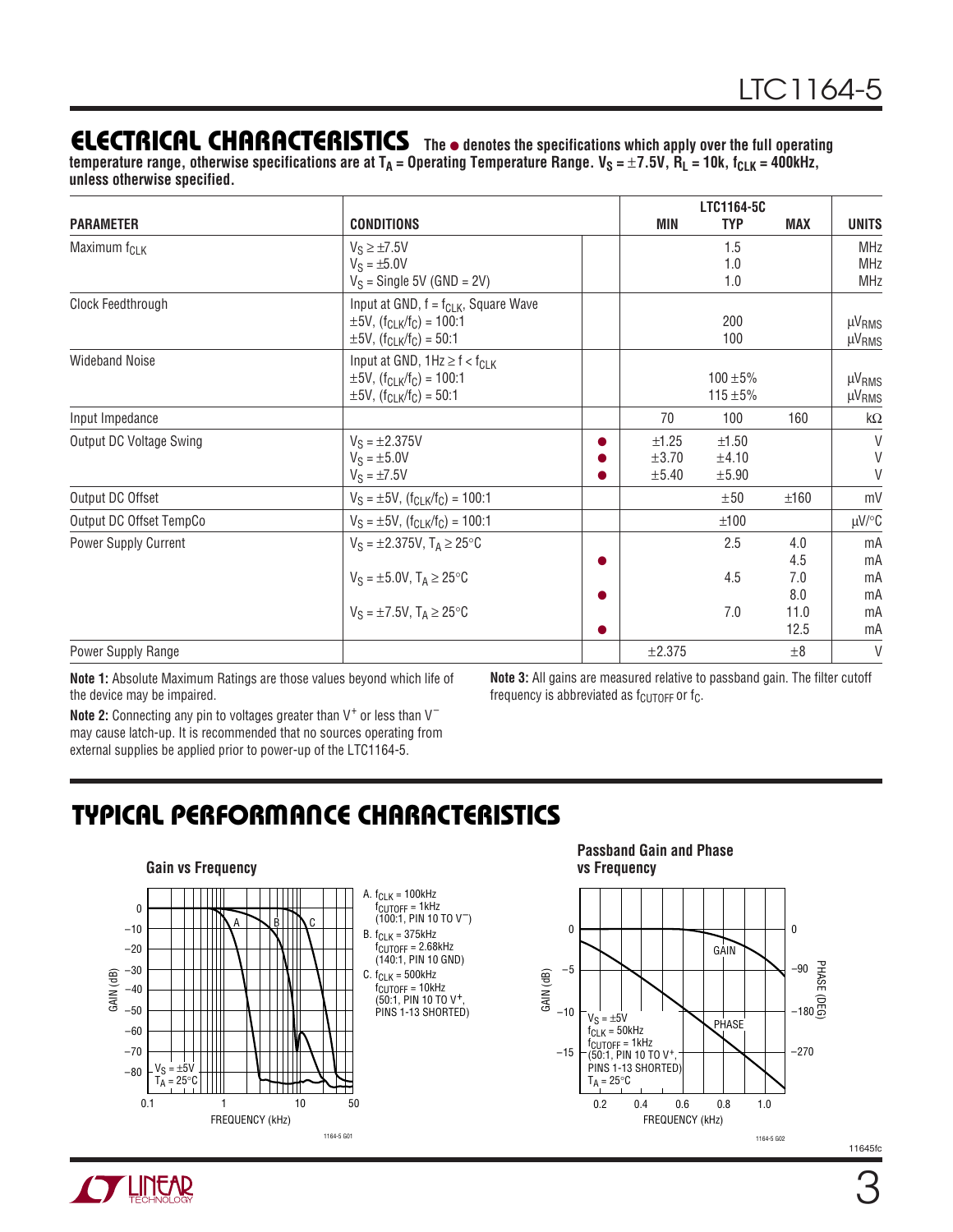# **TYPICAL PERFORMANCE CHARACTERISTICS**





**Maximum Passband over Temperature for**  $V_S = \pm 7.5V$ **, 50:1 Passband vs Frequency and f<sub>CLK</sub>** 



A.  $f_{CLK} = 500$ kHz (BUTTERWORTH 100:1)  $f_{\text{CUTOFF}} = 5$ kHz B. f<sub>CLK</sub> = 750kHz<br>(BESSEL 140:1)  $f_{\text{CUTOFF}} = 5.36\text{kHz}$ 



Group Delay vs Frequency **Passband vs Frequency and f<sub>CLK</sub>** 





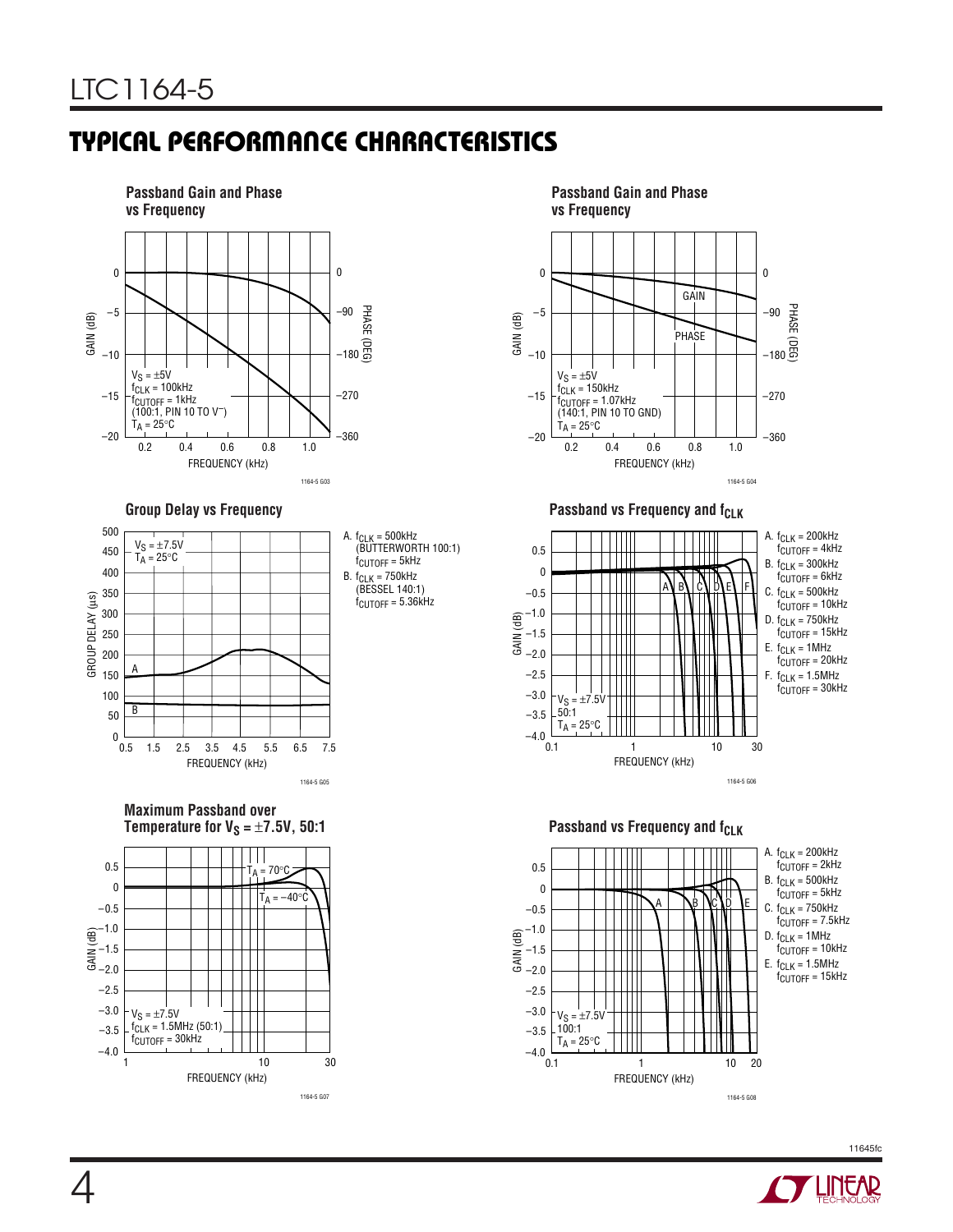### **TYPICAL PERFORMANCE CHARACTERISTICS**



#### **Maximum Passband over Temperature for**  $V_S = \pm 5V$ **, 50:1**









**Passband vs Frequency and fcLK** 





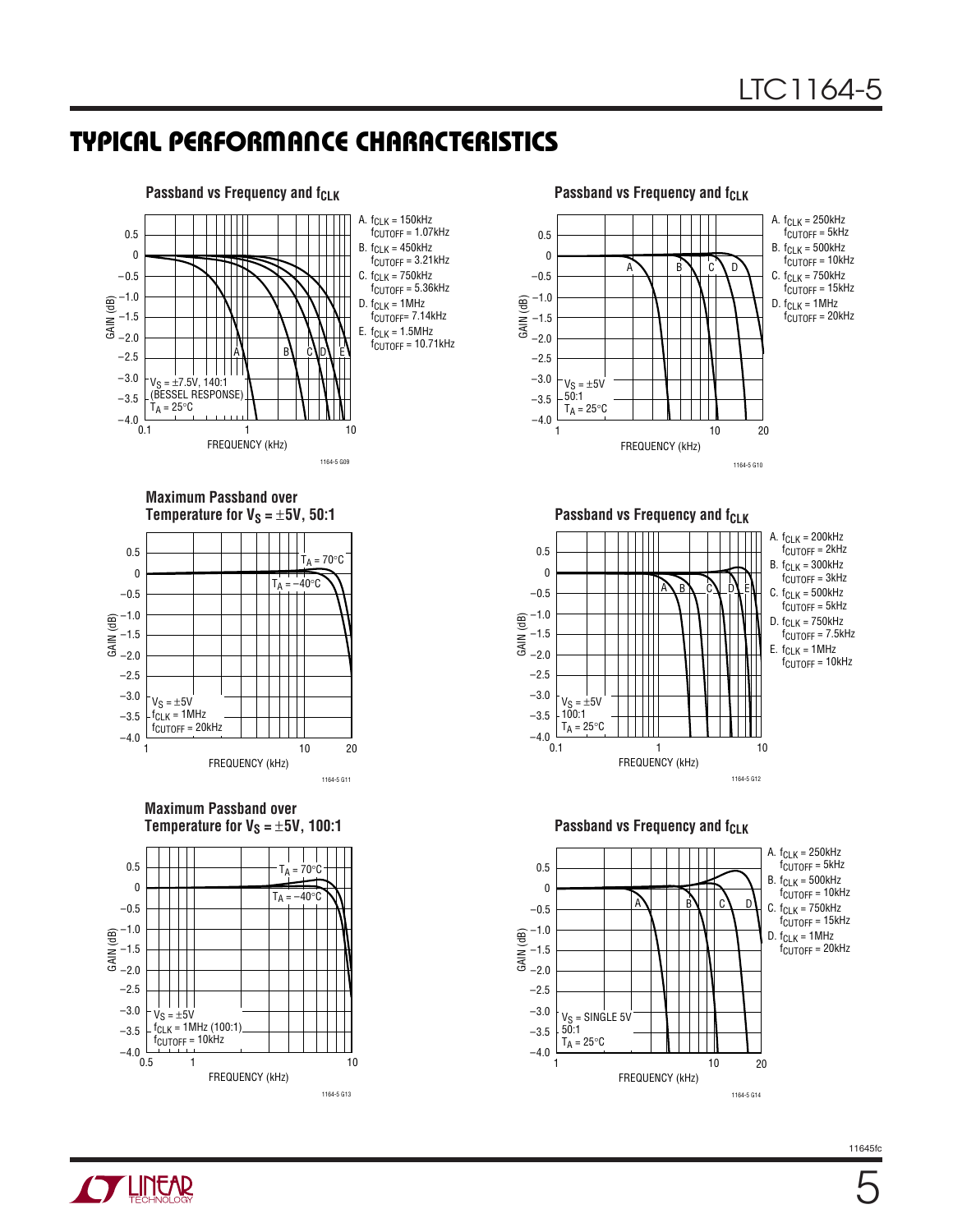# **TYPICAL PERFOR A CE CHARACTERISTICS U W**



\* See also Passband vs Frequency and f<sub>CLK</sub> for Single 5V, 50:1; THD + Noise vs RMS Input for Single 5V, 50:1; and Maximum Passband for Single 5V, 50:1, for Two Ground Bias Levels.

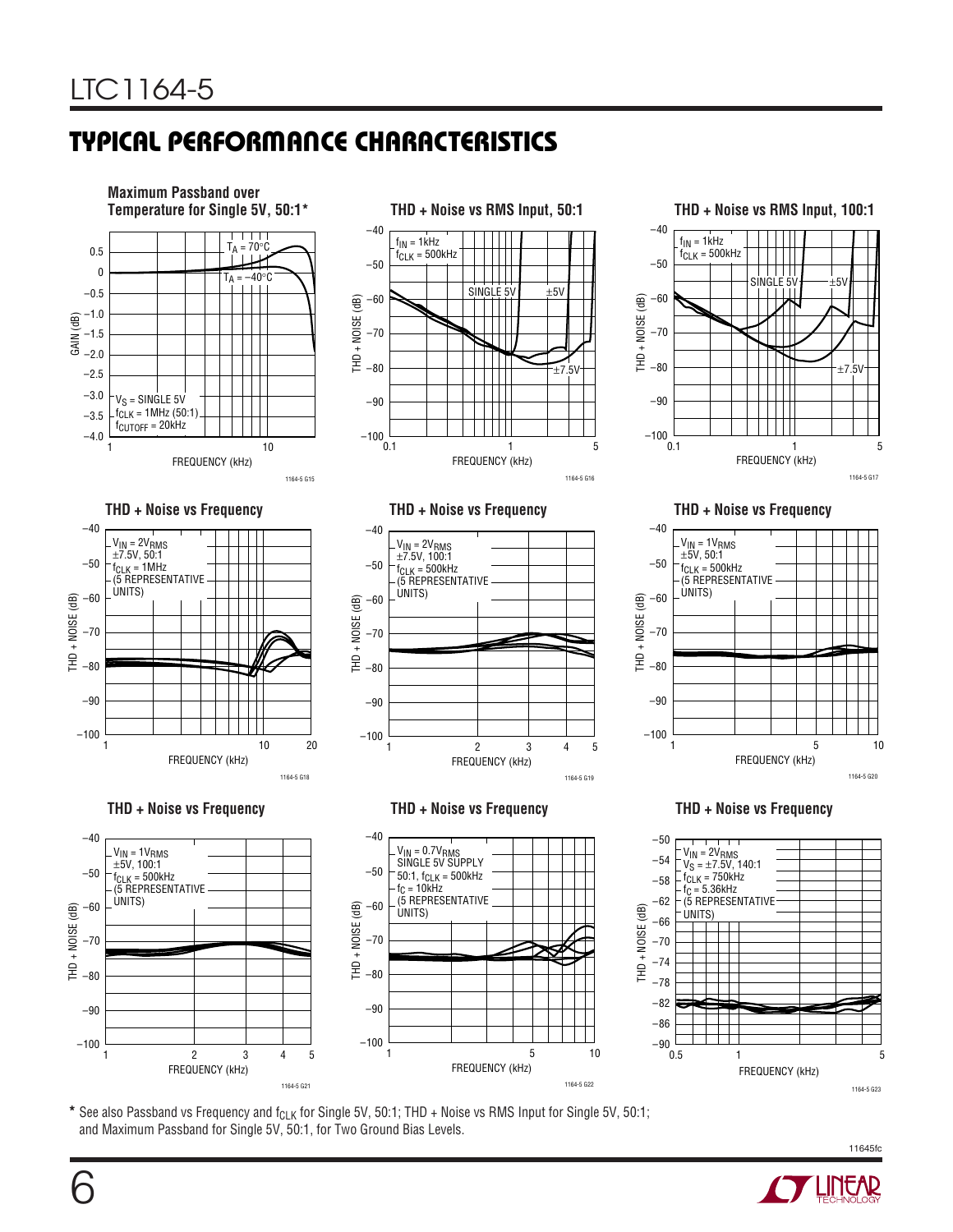### **TYPICAL PERFORMANCE CHARACTERISTICS**



 $f_C = 5kHz$  $V_S = \pm 7.5V$ 

**TUNEAR** 

1164-5 G29

 $V_S = \pm 7.5V$ 

7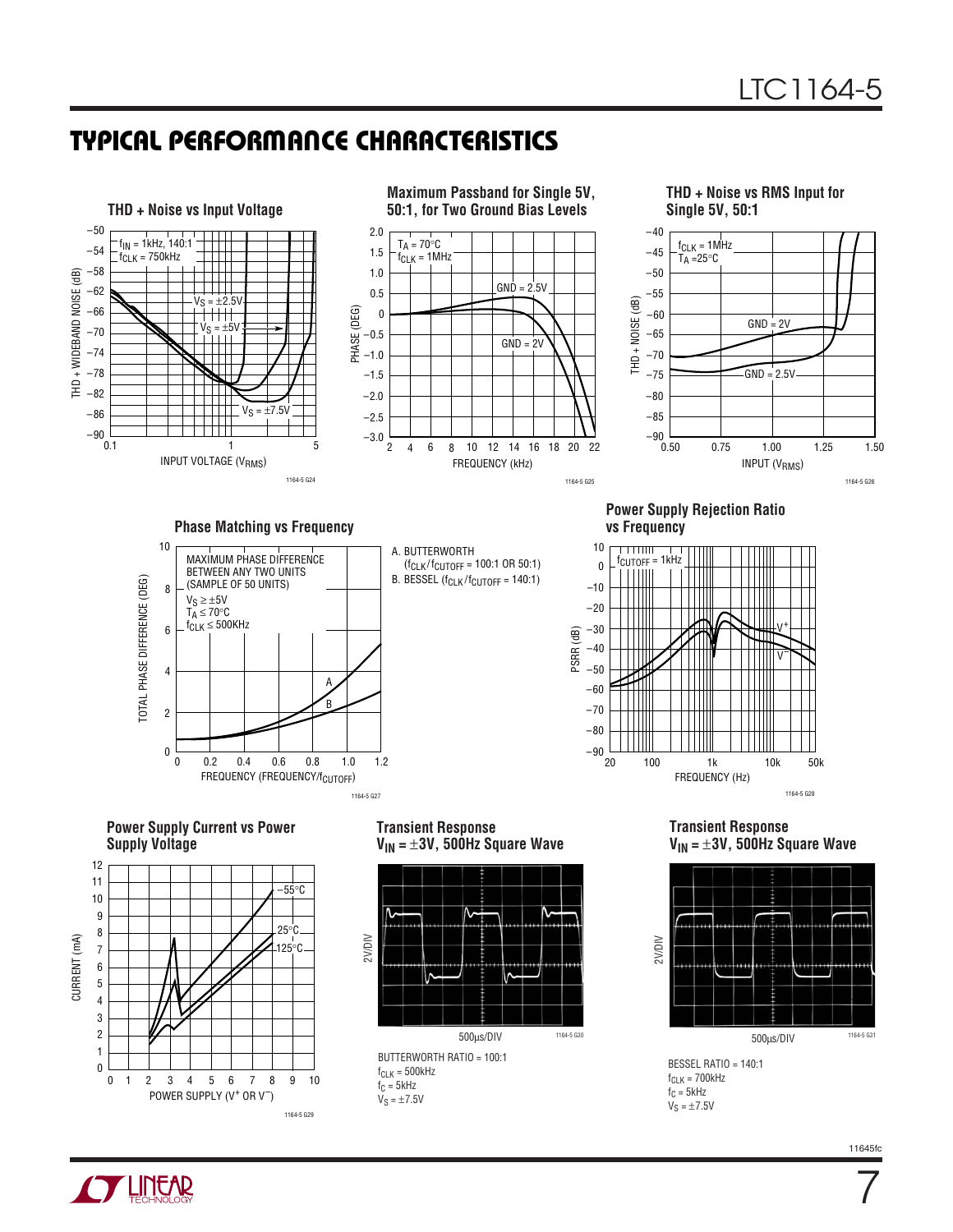### **PIN FUNCTIONS**

### **Power Supply (Pins 4, 12)**

The V<sup>+</sup> (Pin 4) and the V<sup>-</sup> (Pin 12) should be bypassed with a 0.1µF capacitor to an adequate analog ground. The filter's power supplies should be isolated from other digital or high voltage analog supplies. A low noise linear supply is recommended. Using a switching power supply will lower the signal-to-noise ratio of the filter. The supply during power-up should have a slew rate less than 1V/µs. When  $\rm V^+$  is applied before V<sup>-</sup>, and V<sup>-</sup> can be more positive than ground, a signal diode must be used to clamp  $\mathsf{V}^-$ . Figures 1 and 2 show typical connections for dual and single supply operation.



Figure 1. Dual Supply Operation for f<sub>CLK</sub>/f<sub>CUTOFF</sub> = 100:1



Figure 2. Single Supply Operation for f<sub>CLK</sub>/f<sub>CUTOFF</sub> = 100:1

### **Clock Input (Pin 11)**

Any TTL or CMOS clock source with a square-wave output and 50% duty cycle  $(\pm 10\%)$  is an adequate clock source for the device. The power supply for the clock source should not be the filter's power supply. The analog ground for the filter should be connected to clock's ground at a single point only. Table 1 shows the clock's low and high level threshold value for a dual or single supply operation. A pulse generator can be used as a clock source provided the high level ON time is greater than 0.5µs. Sine waves are not recommended for clock input frequencies less than 100kHz, since excessively slow clock rise or fall times generate internal clock jitter (maximum clock rise or fall time  $\leq$ 1µs). The clock signal should be routed from the right side of the IC package to avoid coupling into any input or output analog signal path. A 1k resistor between clock source and Pin 11 will slow down the rise and fall times of the clock to further reduce charge coupling, Figures 1 and 2.

| <b>POWER SUPPLY</b>                     | <b>HIGH LEVEL</b>            | <b>LOW LEVEL</b>             |
|-----------------------------------------|------------------------------|------------------------------|
| Dual Supply $> \pm 3.4V$                | $> V^{+}/3$                  | $\leq 0.5$ V                 |
| Dual Supply $\leq \pm 3.4V$             | $> V^{+}/3$                  | $\leq$ V <sup>-</sup> + 0.5V |
| Single Supply $V^+ > 6.8V$ , $V^- = 0V$ | $\geq$ V <sup>+</sup> • 0.65 | $\leq 0.5V + 1/2V^{+}$       |
| Single Supply $V^+ < 6.8V$ , $V^- = 0V$ | $> V^{+}/3$                  | $\leq 0.5$ V                 |

### **Analog Ground (Pins 3, 5)**

The filter performance depends on the quality of the analog signal ground. For either dual or single supply operation, an analog ground plane surrounding the package is recommended. The analog ground plane should be connected to any digital ground at a single point. For dual supply operation, Pins 3 and 5 should be connected to the analog ground plane. For single supply operation Pins 3 and 5 should be biased at 1/2 supply and they should be bypassed to the analog ground plane with at least a  $1\mu$ F capacitor (Figure 2). For single 5V operation at the highest  $f_{\text{C-K}}$  of 1MHz, Pins 3 and 5 should be biased at 2V. This minimizes passband gain and phase variations (see Typical Performance Characteristics curves: Maximum Passband for Single 5V, 50:1; and THD + Noise vs RMS Input for Single 5V, 50:1).

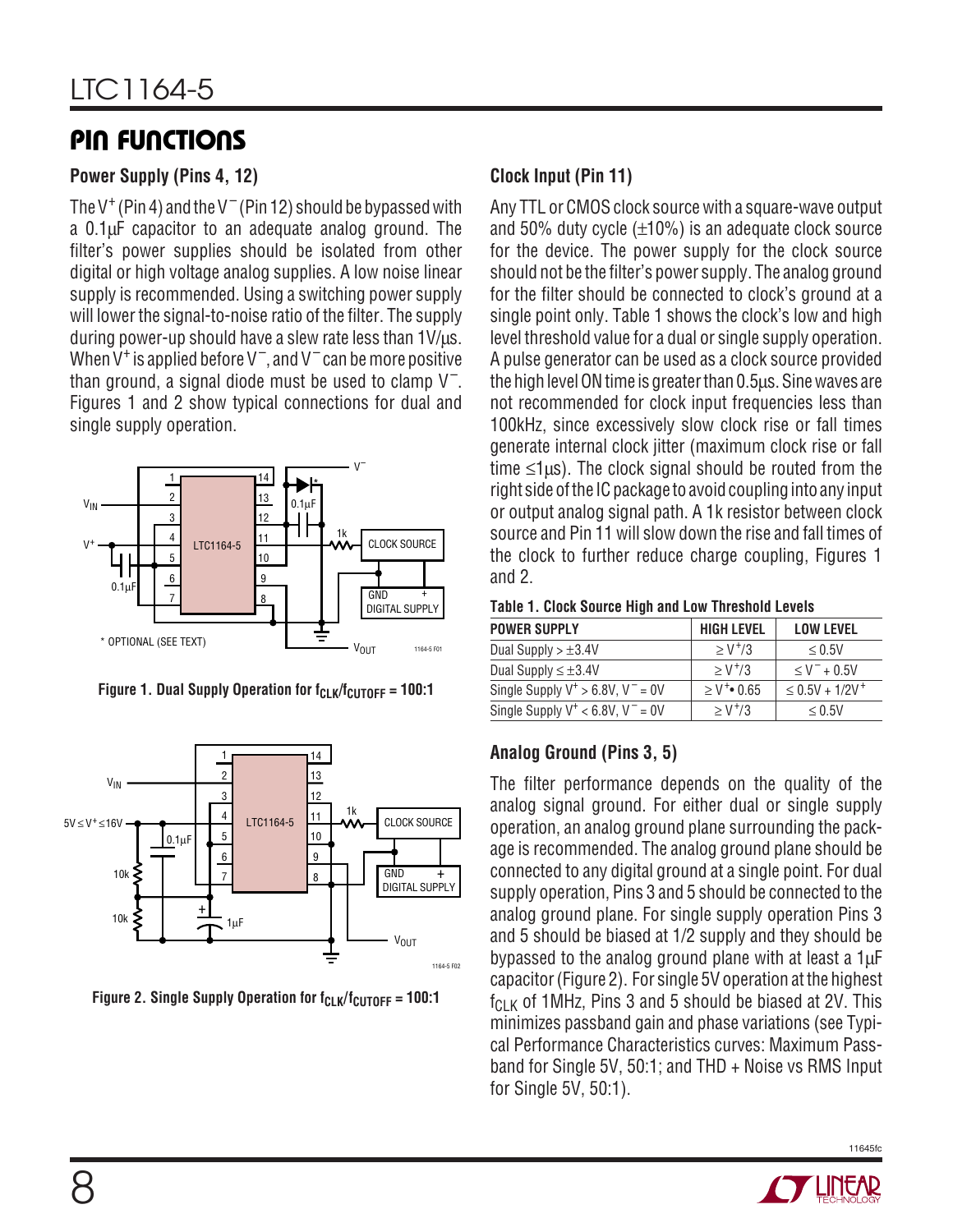### **PIN FUNCTIONS**

#### **Butterworth/Bessel (Pin 10)**

The DC level at Pin 10 determines the ratio of the clock frequency to the cutoff frequency of the filter. Pin 10 at  $V^+$ gives a 50:1 ratio and a Butterworth response (pins 1 to 13 are shorted for 50:1 only). Pin 10 at V<sup>-</sup> gives a 100:1 Butterworth response. Pin 10 at ground gives a Bessel response and a ratio of 140:1. For single supply operation the ratio is 50:1 when Pin 10 is at V $^+$  (Pins 1 to 13 shorted), 100:1 when Pin 10 is at ground, and 140:1 when at 1/2 supply. When Pin 10 is not tied to ground, it should be bypassed to analog ground with a 0.1µF capacitor. If the DC level at Pin 10 is switched mechanically or electrically at slew rates greater than 1V/µs while the device is operating, a 10k resistor should be connected between Pin 10 and the DC source.

### **Filter Input (Pin 2)**

The input pin is connected internally through a 100k resistor tied to the inverting input of an op amp.

#### **Filter Output (Pins 9, 6)**

Pin 9 is the specified output of the filter; it can typically source or sink 1mA. Driving coaxial cables or resistive loads less than 20k will degrade the total harmonic distortion of the filter. When evaluating the device's distortion an output buffer is required. A noninverting buffer, Figure 3, can be used provided that its input common mode range

is well within the filter's output swing. Pin 6 is an intermediate filter output providing an unspecified 6th order lowpass filter. Pin 6 should not be loaded.



**Figure 3. Buffer for Filter Output**

### **External Connection (Pins 7, 14 and 1, 13)**

Pins 7 and 14 should be connected together. In a printed circuit board the connection should be done under the IC package through a short trace surrounded by the analog ground plane. When the clock to cutoff frequency ratio is set at 50:1, Pin 1 should be shorted to Pin 13; if not, the passband will exhibit 1dB of gain peaking and it will deviate from a Butterworth response. Pin 1 is the inverting input of an internal op amp and it should preferably be 0.2 inches away from any other circuit trace.

### **NC (Pin 8)**

Pin 8 is not connected to any internal circuit point on the device and should be preferably tied to analog ground.

# **APPLICATIONS INFORMATION**

### **Clock Feedthrough**

Clock feedthrough is defined as, the RMS value of the clock frequency and its harmonics that are present at the filter's output pin (Pin 9). The clock feedthrough is tested with the input pin (Pin 2) grounded and, it depends on PC board layout and on the value of the power supplies. With proper layout techniques the values of the clock feedthrough are shown in Table 2.

#### **Table 2. Output Clock Feedthrough**

| Vs         | 50:1              | 100:1             |
|------------|-------------------|-------------------|
| $\pm 2.5V$ | $60 \mu V_{RMS}$  | $60 \mu V_{RMS}$  |
| $+5V$      | $100 \mu V_{RMS}$ | $200 \mu V_{RMS}$ |
| $\pm 7.5V$ | $150 \mu V_{RMS}$ | $500 \mu V_{RMS}$ |

**Note:** The clock feedthrough at ±2.5V supplies is imbedded in the wideband noise of the filter. The clock waveform is a square wave.

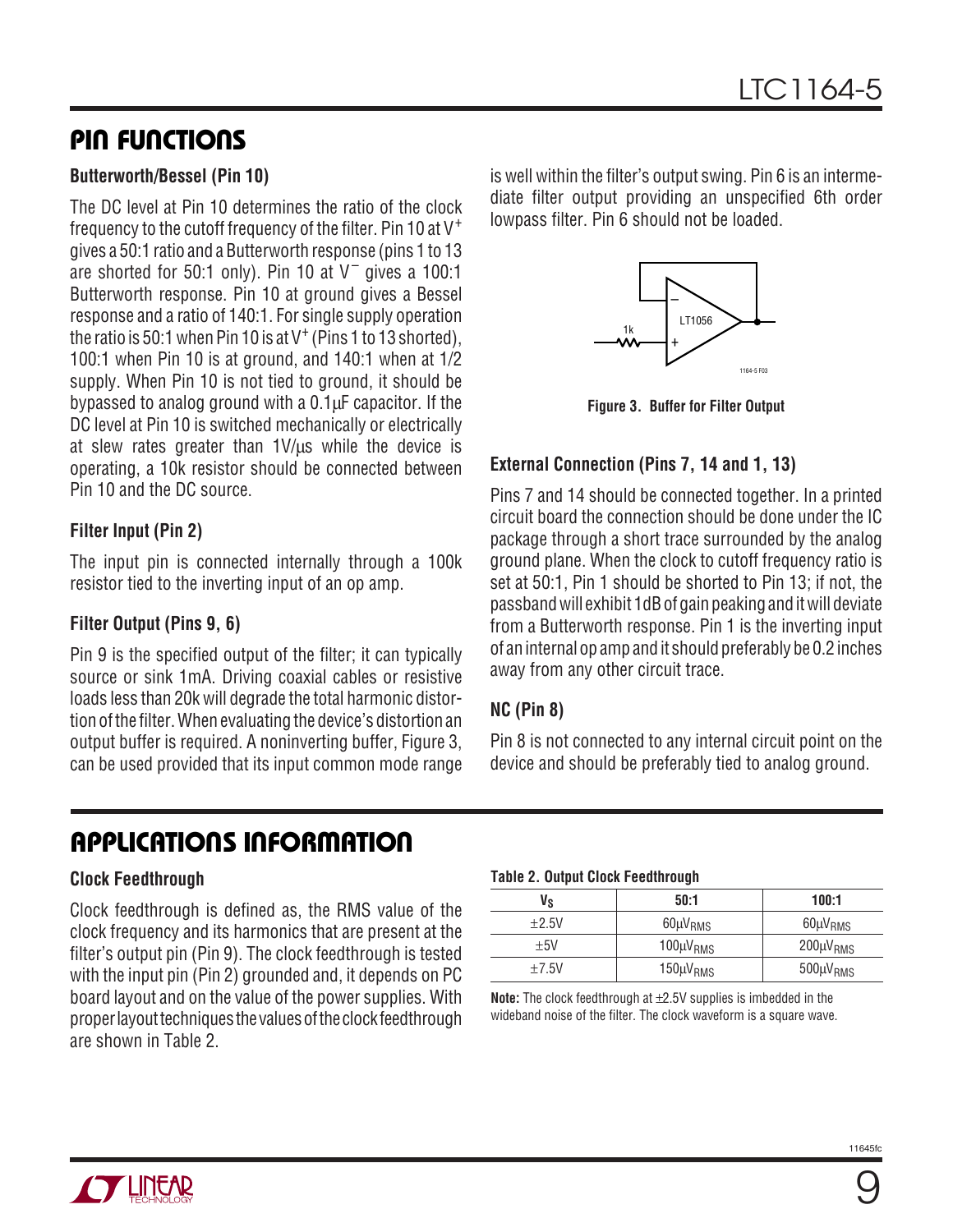# **APPLICATIONS INFORMATION**

Any parasitic switching transients during the rise and fall edges of the incoming clock are not part of the clock feedthrough specifications. Switching transients have frequency contents much higher than the applied clock; their amplitude strongly depends on scope probing techniques as well as grounding and power supply bypassing. The clock feedthrough, if bothersome, can be greatly reduced by adding a simple R/C lowpass network at the output of the filter pin (Pin 9). This R/C will completely eliminate any switching transient.

#### **Wideband Noise**

The wideband noise of the filter is the total RMS value of the device's noise spectral density and it is used to determine the operating signal-to-noise ratio. Most of its frequency contents lie within the filter passband and it cannot be reduced with post filtering. For instance, the LTC1164-5 wideband noise at  $\pm$ 2.5V supply is 100 $\mu$ V<sub>RMS</sub>,  $95\mu V_{RMS}$  of which have frequency contents from DC up to the filter's cutoff frequency. The total wideband noise (µRMS) is nearly independent of the value of the clock. The clock feedthrough specifications are not part of the wideband noise.

### **Speed Limitations**

The LTC1164-5 optimizes AC performance versus power consumption. To avoid op amp slew rate limiting at maximum clock frequencies, the signal amplitude should be kept below a specified level as shown in Table 3.

| Table 3. Maximum V <sub>IN</sub> vs V <sub>S</sub> and f <sub>CLK</sub> |  |  |  |  |
|-------------------------------------------------------------------------|--|--|--|--|
|-------------------------------------------------------------------------|--|--|--|--|

| <br>                |                      |                                                                                   |  |  |
|---------------------|----------------------|-----------------------------------------------------------------------------------|--|--|
| <b>POWER SUPPLY</b> | <b>MAXIMUM</b> fcl K | <b>MAXIMUM V<sub>IN</sub></b>                                                     |  |  |
| $V_S = \pm 7.5V$    | $1.5$ MHz            | $1VRMS$ (f <sub>IN</sub> $>$ 35kHz)<br>$0.5V_{RMS}$ (f <sub>IN</sub> > 250kHz)    |  |  |
| $V_S = \pm 7.5V$    | 1.0MHz               | $3VRMS$ (f <sub>IN</sub> > 25kHz)<br>$0.7VRMS$ (f <sub>IN</sub> > 250kHz)         |  |  |
| $V_S = \pm 5.0V$    | 1.0MHz               | $2.5VRMS$ (f <sub>IN</sub> > 25kHz)<br>$0.5V_{RMS}$ (f <sub>IN</sub> > 100kHz)    |  |  |
| Single 5V           | 1.0MHz               | $0.7V_{RMS}$ (f <sub>IN</sub> > 25kHz)<br>$0.5V_{RMS}$ (f <sub>IN</sub> > 100kHz) |  |  |

### **Aliasing**

Aliasing is an inherent phenomenon of sampled data systems and it occurs when input frequencies close to the sampling frequency are applied. For the LTC1164-5 case at 100:1, an input signal whose frequency is in the range of  $f_{C-K}$   $\pm$ 2.5% will be aliased back into the filter's passband. If, for instance, an LTC1164-5 operating with a 100kHz clock and 1kHz cutoff frequency receives a 98kHz 10mV input signal, a 2kHz 56µV alias signal will appear at its output. When the LTC1164-5 operates with a clock-tocutoff frequency of 50:1, aliasing occurs at twice the clock frequency. Table 4 shows details.

#### **Table 4. Aliasing Data (fcLK = 100kHz, Vs =**  $+5V$ **)**

| <b>INPUT FREQUENCY</b><br>$(V_{IN} = 1V_{RMS})$ | <b>OUTPUT LEVEL</b><br>(Relative to Input) | <b>OUTPUT FREQUENCY</b><br>(Aliased Frequency) |
|-------------------------------------------------|--------------------------------------------|------------------------------------------------|
| $(f_{CLK}/f_{C}) = 100:1, f_{CLTOFF} = 1kHz$    |                                            |                                                |
| 97.0kHz                                         | $-102.0dB$                                 | 3.0kHz                                         |
| 97.5kHz                                         | $-65.0dB$                                  | 2.5kHz                                         |
| 98.0kHz                                         | $-45.0dB$                                  | 2.0kHz                                         |
| 98.5kHz                                         | $-23.0dB$                                  | $1.5$ k $Hz$                                   |
| 99.0kHz                                         | $-4.0dB$                                   | 1.0kHz                                         |
| 99.5kHz                                         | $-0.3dB$                                   | $0.5$ k $Hz$                                   |
| $(f_{CLK}/f_C) = 50:1, f_{CUTOFF} = 2kHz$       |                                            |                                                |
| 197.0kHz                                        | $-23.0dB$                                  | 3.0kHz                                         |
| 197.5kHz                                        | $-12.0dB$                                  | 2.5kHz                                         |
| 198.0kHz                                        | $-5.0$ d $B$                               | 2.0kHz                                         |
| 198.5kHz                                        | $-1.8dB$                                   | $1.5$ k $Hz$                                   |
| 199.0kHz                                        | $-1.0dB$                                   | 1.0kHz                                         |
| 199.5kHz                                        | $-0.8$ d $B$                               | $0.5$ k $Hz$                                   |

#### **Table 5. Transient Response of LTC Lowpass Filters**

| <b>LOWPASS FILTER</b>                                    | <b>DELAY</b>                                             | <b>RISE</b>                            | <b>SETTLING</b>                                 | OVER-        |
|----------------------------------------------------------|----------------------------------------------------------|----------------------------------------|-------------------------------------------------|--------------|
|                                                          | TIME*                                                    | TIME**                                 | TIME***                                         | <b>SHOOT</b> |
|                                                          | (SEC)                                                    | (SEC)                                  | (SEC)                                           | (%)          |
| LTC1064-3 Bessel<br>LTC1164-5 Bessel<br>LTC1164-6 Bessel | $0.50/f_C$<br>0.43/f <sub>C</sub><br>0.43/f <sub>C</sub> | $0.34/f_C$<br>$0.34/f_C$<br>$0.34/f_C$ | $0.80/f_C$<br>$0.85/f_C$<br>1.15/f <sub>C</sub> | 0.5<br>0     |
| LTC1264-7 Linear Phase                                   | 1.15/f <sub>c</sub>                                      | $0.36/f_C$                             | 2.05/f <sub>c</sub>                             | 5            |
| LTC1164-7 Linear Phase                                   | 1.20/f <sub>C</sub>                                      | $0.39/f_C$                             | $2.20/f_C$                                      | 5            |
| LTC1064-7 Linear Phase                                   | 1.20/f <sub>C</sub>                                      | $0.39/f_C$                             | $2.20/f_C$                                      | 5            |
| LTC1164-5 Butterworth                                    | $0.80/f_C$                                               | $0.48/f_C$                             | 2.40/f <sub>C</sub>                             | 11           |
| LTC1164-6 Elliptic                                       | $0.85/f_C$                                               | $0.54/f_C$                             | 4.30/f <sub>C</sub>                             | 18           |
| LTC1064-4 Elliptic                                       | $0.90/f_C$                                               | 0.54/f <sub>C</sub>                    | 4.50/f <sub>C</sub>                             | 20           |
| LTC1064-1 Elliptic                                       | $0.85/f_C$                                               | $0.54/f_C$                             | 6.50/f <sub>C</sub>                             | 20           |

 $*$  To 50%  $\pm$ 5%,  $*$  \* 10% to 90%  $\pm$ 5%,  $*$  \* To 1%  $\pm$ 0.5%

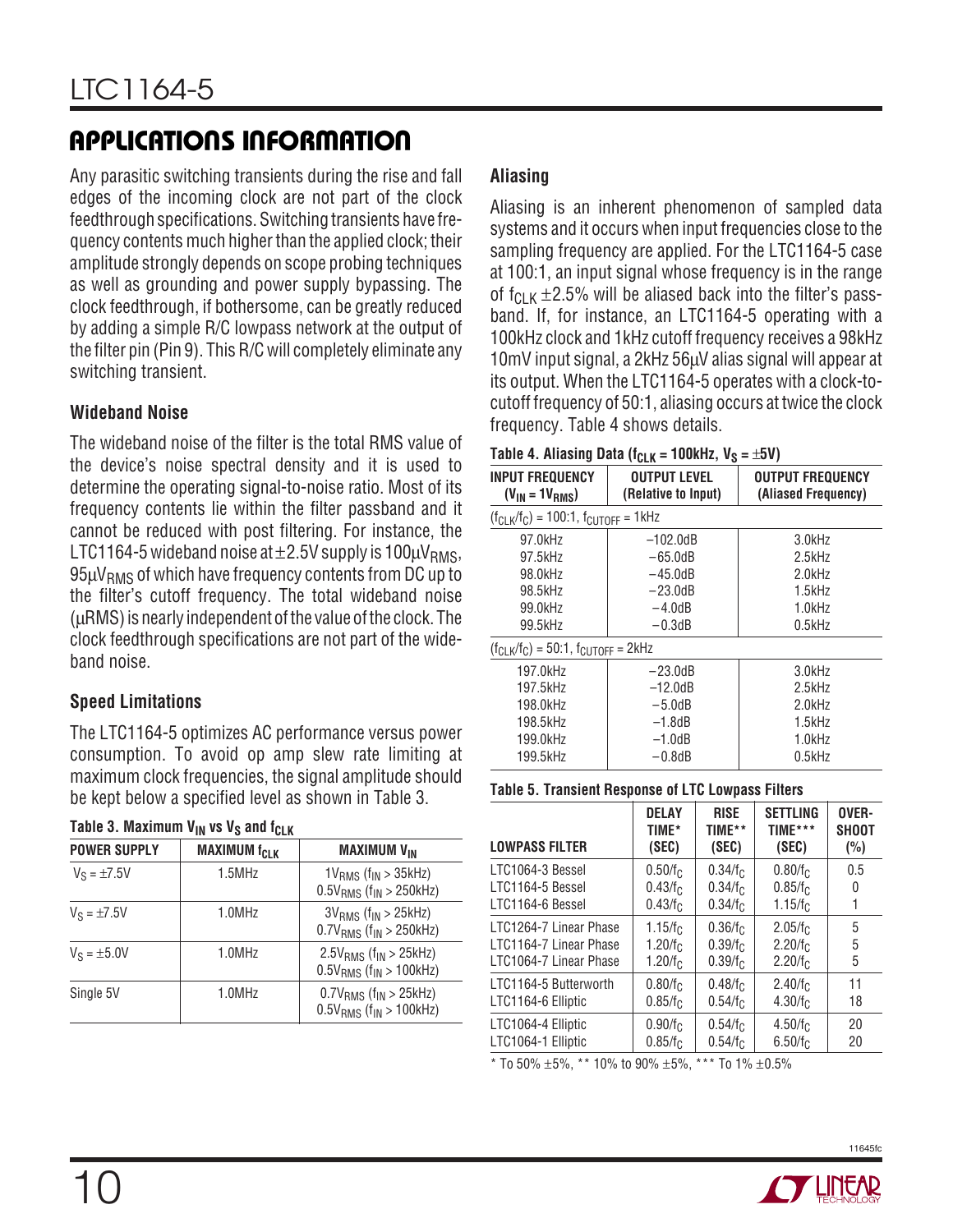### **TYPICAL APPLICATIONS**



**Single 5V, IS = 5.2mA, 16th Order Clock-Tunable Lowpass Filter, fCLK/fCUTOFF = 60:1, –75dB Attenuation at 2.3 fCUTOFF**



**Gain vs Frequency THD + Noise vs Frequency**

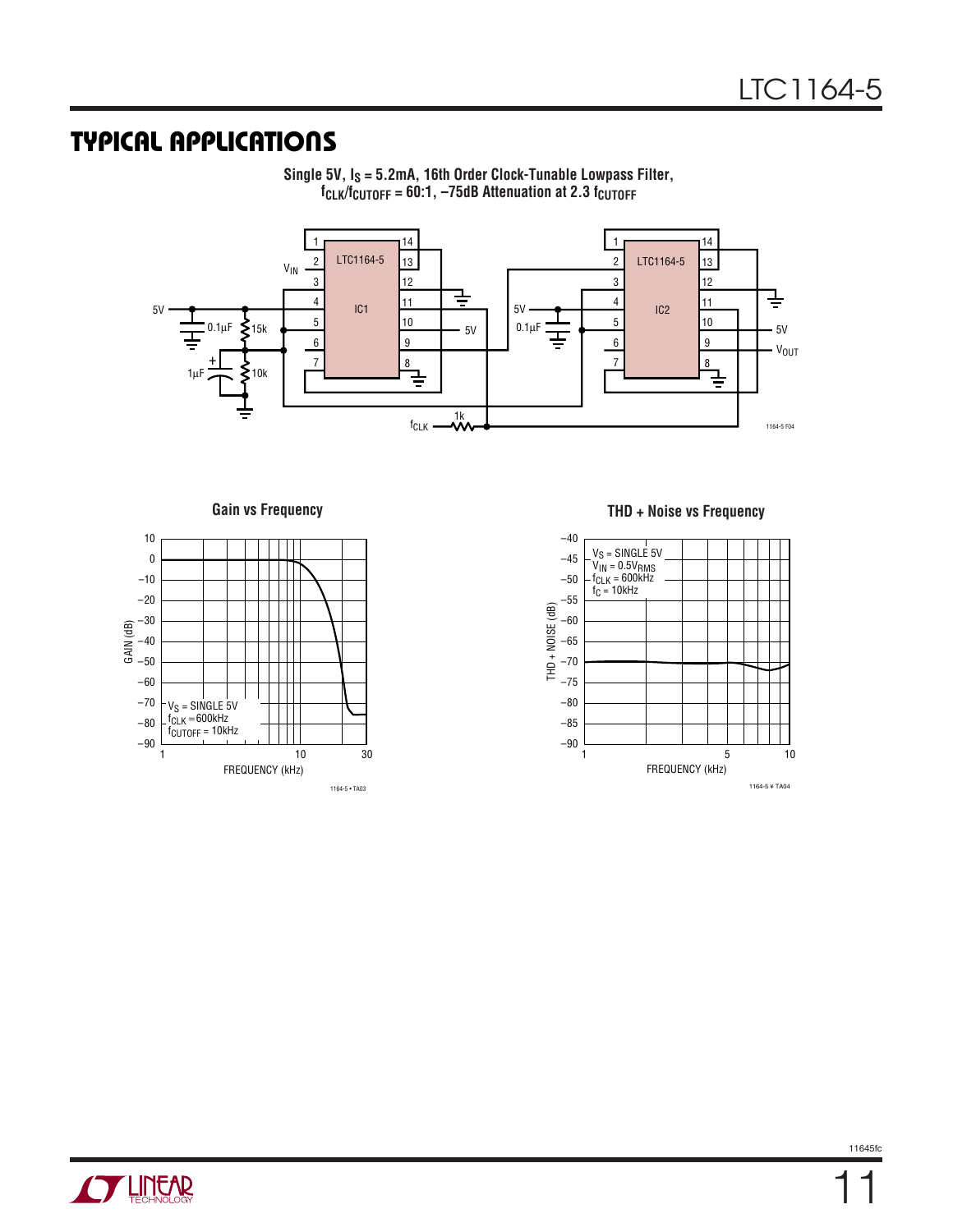# **TYPICAL APPLICATIONS**

**8th Order Butterworth Lowpass Filter fCLK/fC = 50:1**



**8th Order Butterworth Lowpass Filter fCLK/fC = 100:1**



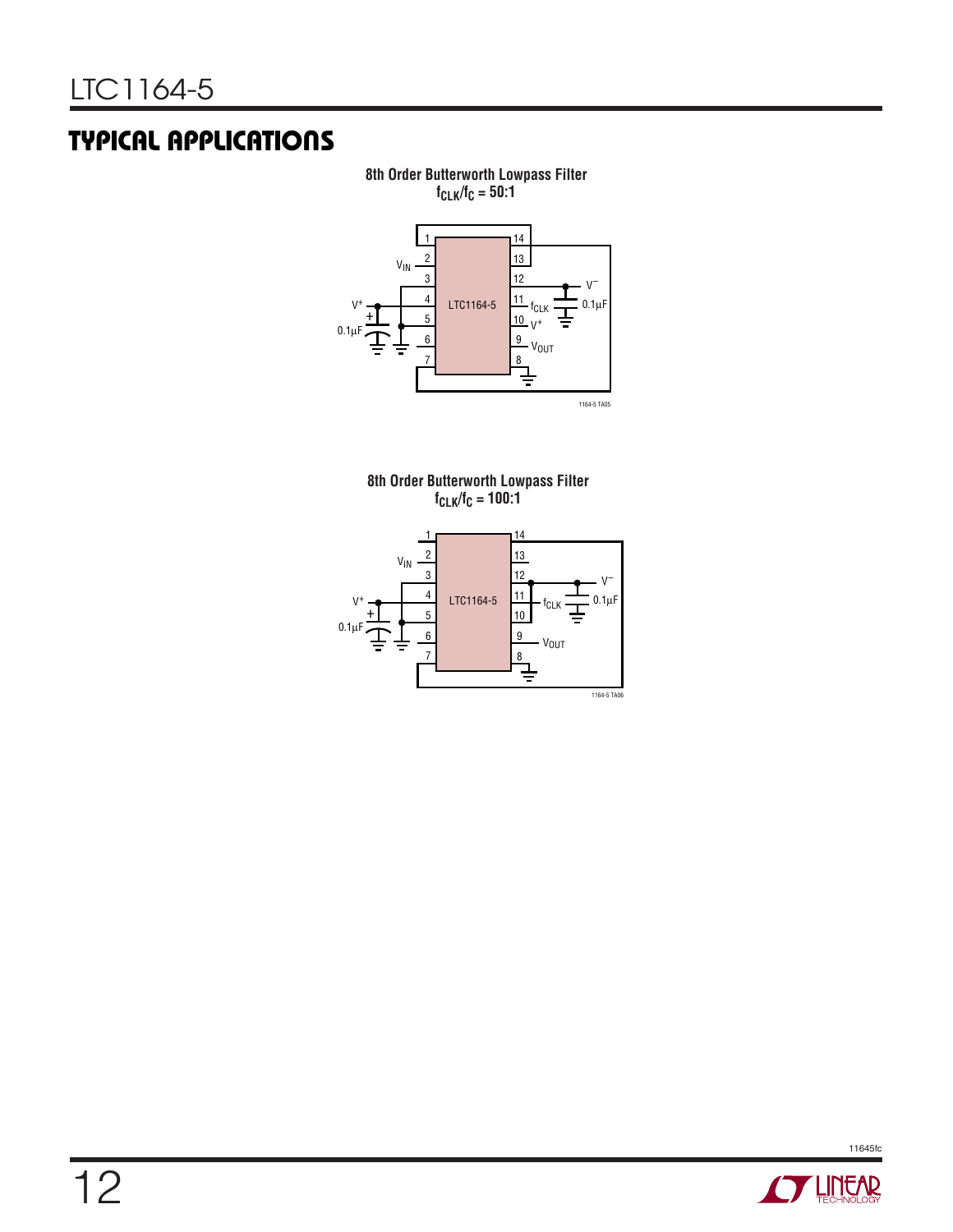### **PACKAGE DESCRIPTION**



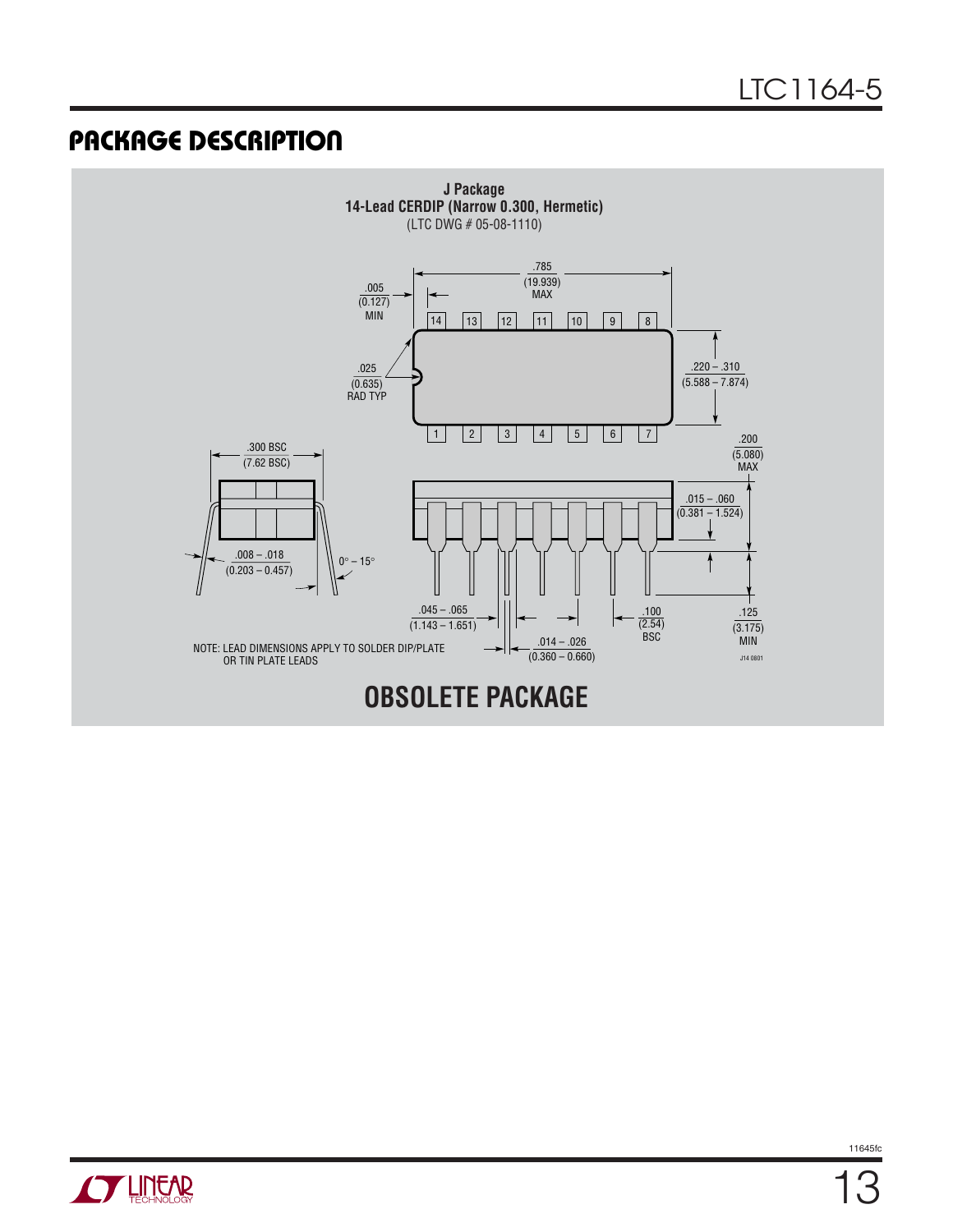### **PACKAGE DESCRIPTION**



**N Package 14-Lead PDIP (Narrow 0.300)**

NOTE:<br>1. DIMENSIONS ARE MILLIMETERS

\*THESE DIMENSIONS DO NOT INCLUDE MOLD FLASH OR PROTRUSIONS.

MOLD FLASH OR PROTRUSIONS SHALL NOT EXCEED .010 INCH (0.254mm)

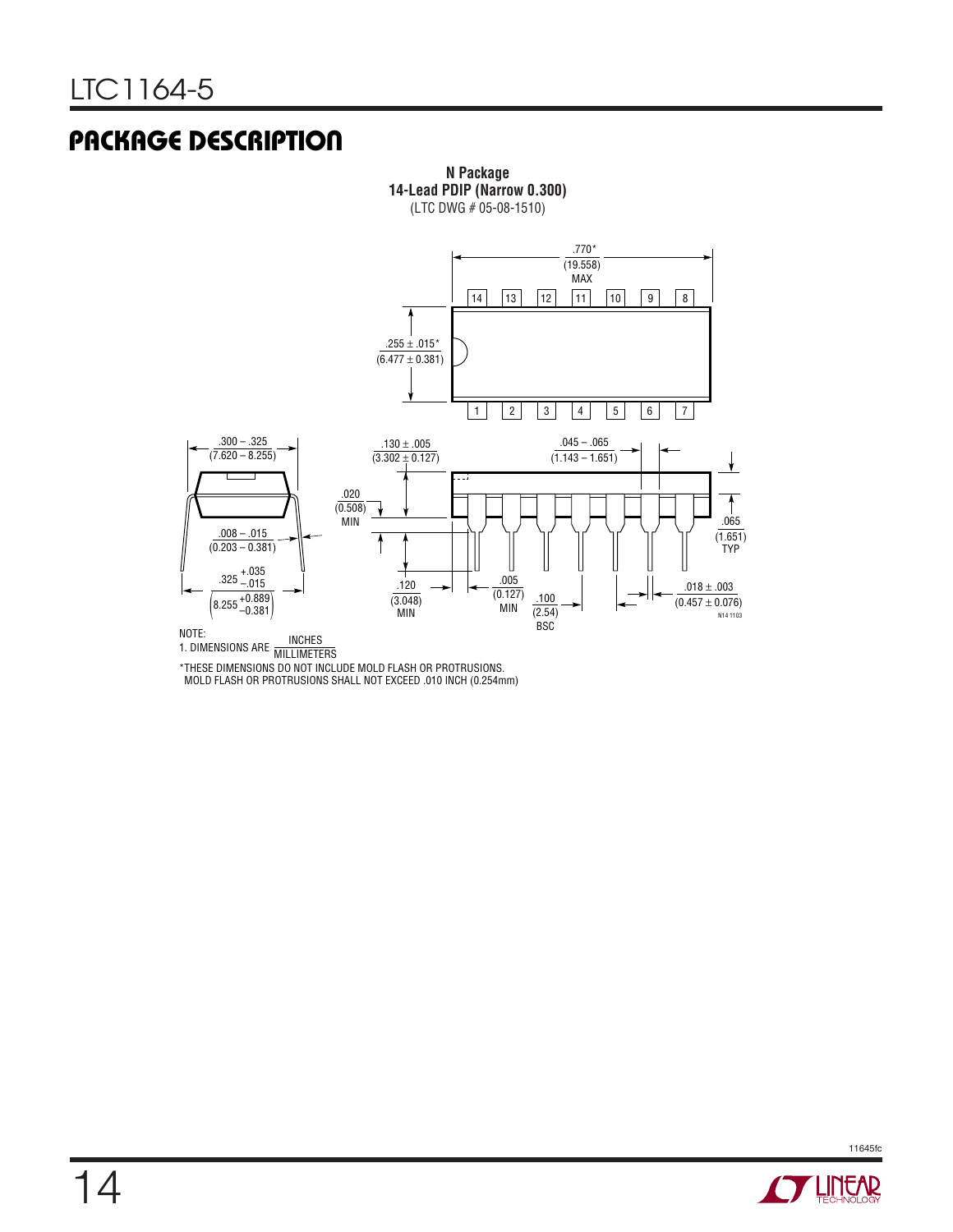S16 (WIDE) 0502

### **PACKAGE DESCRIPTION**



TYP

**SW Package 16-Lead Plastic Small Outline (Wide 0.300)** (LTC DWG # 05-08-1620)

INCHES (MILLIMETERS) NOTE: 1. DIMENSIONS IN

2. DRAWING NOT TO SCALE 3. PIN 1 IDENT, NOTCH ON TOP AND CAVITIES ON THE BOTTOM OF PACKAGES ARE THE MANUFACTURING OPTIONS.

THE PART MAY BE SUPPLIED WITH OR WITHOUT ANY OF THE OPTIONS

4. THESE DIMENSIONS DO NOT INCLUDE MOLD FLASH OR PROTRUSIONS.

MOLD FLASH OR PROTRUSIONS SHALL NOT EXCEED .006" (0.15mm)



15